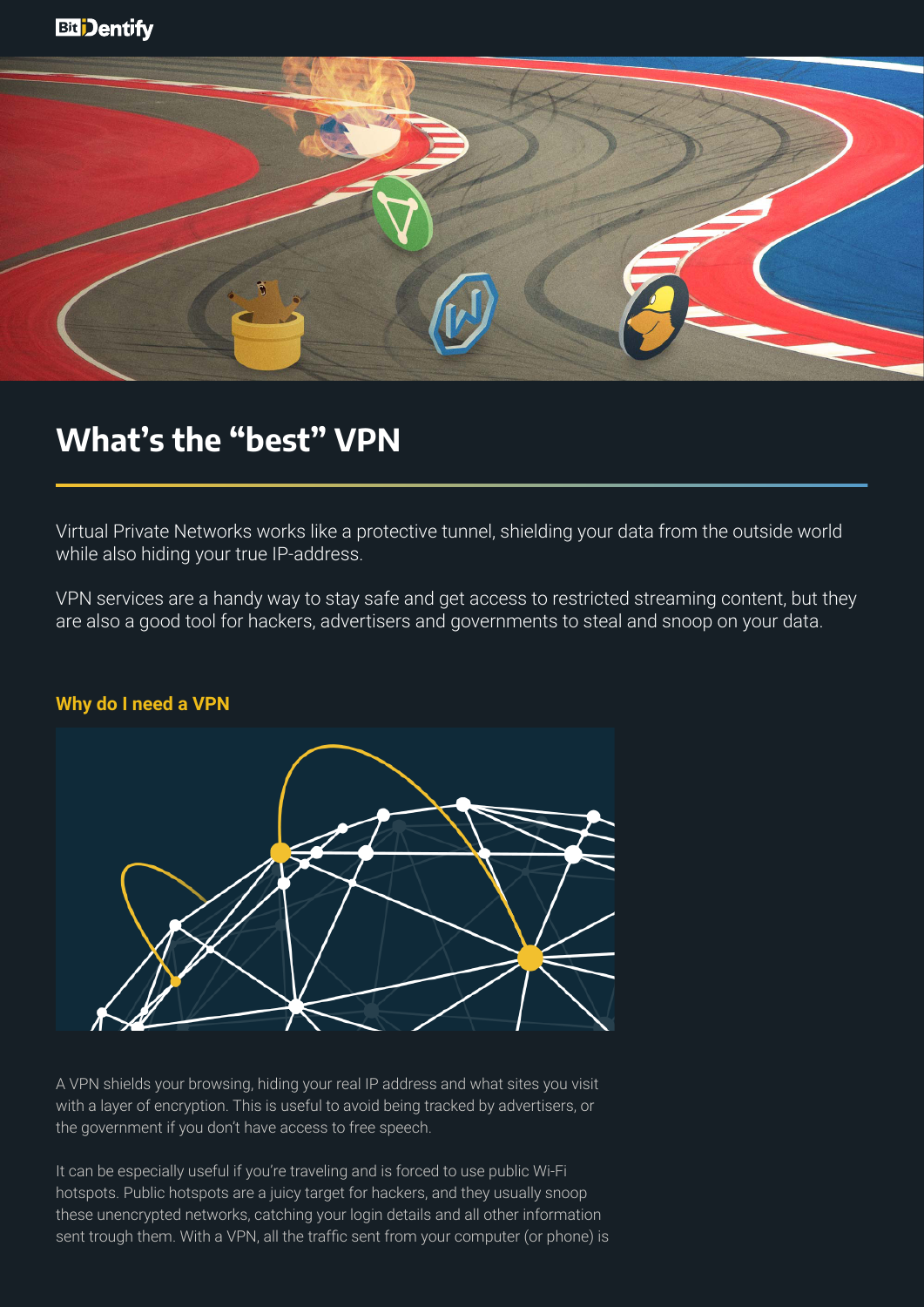encrypted and impossible to access, even on public hotspots.

But privacy is not the only reason to use a VPN-service, many use it to get access to content that's restricted in their country of origin. For example, if you are in Sweden and want to access Netflix American content, you simply connect to an American VPN server and Netflix thinks your surfing from the USA.

# **No logs?**

| Terminal                                                                                                                             |  | $\times$ |
|--------------------------------------------------------------------------------------------------------------------------------------|--|----------|
| START ACCESS LOGGS                                                                                                                   |  |          |
| 15:39:47.924257 PORTB, OUT: IP 172.20.120.15.50101 > 192.168.1.1.8443: BUSS 1460,NOP,NOP,SACKOK,NOP,WSCALE 1), LENGTH O              |  |          |
| 15:39:48.923741 PORTB, OUT: IP 172.20.120.15.50101 > 192.168.1.1.8443: [MSS 1460,NOP,NOP,SACKOK,NOP,WSCALE 1), LENGTH 0              |  |          |
|                                                                                                                                      |  |          |
| 15:39:50.927754 PORTB, OUT: IP 172.20.120.15.50101 > 192.168.1.1.8443: (MSS 1460,NOP,NOP,SACKOK,NOP,WSCALE 1), LENGTH 0              |  |          |
| 15:39:54.931573 PORTB, OUT: IP 172.20.120.15.50101 > 192.168.1.1.8443: [MSS 1460.NOP.NOP.SACKOK.NOP.WSCALE 1), LENGTH O              |  |          |
| 15:40:08.925431 PORTB, OUT: IP 192.168.100.10.8443 > 172.20.120.15.50101: FLAGS N 64240, LENGTH 0                                    |  |          |
| 15:40:44.244476 PORTB, OUT: IP 172.20.120.15.50110 > 192.168.1.1.8443: FLAGS IMSS 1460.NOP.NOP.SACKOK.NOP.WSCALE 1). LENGTH 0        |  |          |
| 15:40:45.243746 PORTB, OUT: IP 172.20.120.15.50110 > 192.168.1.1.8443: FLAGS IMSS 1460, NOP, NOP, SACKOK, NOP, WSCALE 1), LENGTH 0   |  |          |
| 15:40:45.642016 PORTB, OUT: IP 172.20.120.60.50362 > 172.20.120.15.8443: FLAGS IMSS 1460, NOP, WSCALE 8, NOP, NOP, SACKOK), LENGTH 0 |  |          |
|                                                                                                                                      |  |          |
| 15:40:45.642497 PORTB, OUT: IP 172.20.120.6.50362 > 172.20.120.15.8443: FLAGS (.3, ACK 1, WIN 2053, LENGTH 0)                        |  |          |
| 15:40:46.652453 PORTB, OUT: IP 172.20.120.6.50362 > 172.20.120.15.8443: FLAGS (P.), ACK 1, WIN 2053, LENGTH 16                       |  |          |
| 15:40:46.652486 PORTB, OUT: IP 172.20.120.15.8443 > 172.20.120.6.50362: FLAGS (.3, ACK 17, WIN 14600, LENGTH 0                       |  |          |
| 15:40:46.652714 PORTB, OUT: IP 172.20.120.15.8443 > 172.20.120.6.50362: FLAGS (P.), ACK 17, WIN 14600, LENGTH 28                     |  |          |
| 15:40:46.653073 PORTB, OUT: IP 172.20.120.6.50362 > 172.20.120.15.8443: FLAGS (P.), ACK 29, WIN 2053, LENGTH 24                      |  |          |
| 15:40:46.691627 PORTB, OUT: IP 172.20.120.15.8443 > 172.20.120.6.50362: FLAGS C3, ACK 41, WIN 14600, LENGTH 0                        |  |          |
| 15:40:46.691896 PORTB, OUT: IP 172.20.120.6.50362 > 172.20.120.15.8443: FLAGS (P.), ACK 29, WIN 2053, LENGTH 367                     |  |          |
| 15:40:46.691900 PORTB, OUT: IP 172.20.120.15.8443 > 172.20.120.6.50362: FLAGS (.3, ACK 408, WIN 15136, LENGTH 0                      |  |          |
| 15:40:46.692195 PORTB, OUT: IP 172.20.120.15.8443 > 172.20.120.6.50362: FLAGS (P.), ACK 408, WIN 15136, LENGTH 24                    |  |          |
| 15:40:46.746018 PORTB, OUT: IP 172.20.120.6.50362 > 172.20.120.15.8443: FLAGS (.3, ACK 53, WIN 2052, LENGTH 0                        |  |          |
| 15:40:46.746051 PORTB, OUT: IP 172.20.120.15.8443 > 172.20.120.6.50362: FLAGS (P.), ACK 408, WIN 15136, LENGTH 524                   |  |          |
| 15:40:46.746475 PORTB, OUT: IP 172.20.120.6.50362 > 172.20.120.15.8443: FLAGS (P.), ACK 577, WIN 2050, LENGTH 24                     |  |          |
| 15:40:46.746750 PORTB, OUT: IP 172.20.120.15.8443 > 172.20.120.6.50362: FLAGS (P.), ACK 432, WIN 15136, LENGTH 116                   |  |          |
| TERMINE TRESNE DADTO INITI IS 179 DA 198 E EASES A 179 DA 198 TE GEES ELGAR YON. GAVILGO, MINI DAEN I ENIGTH DO                      |  |          |

While the do protect your privacy, that protection comes at a cost and if you're not paying attention, your information could be leaked. When using a VPN, the VPN provider will know everything about your browsing habits since all information from your computer goes through their servers.

The information about your browsing habits is saved in logs, these logs can be subpoenaed and made available by law enforcement. Some VPN providers clearly states they do not keep logs at all, or just the required time by law, but they are not all truthful.

### **Connection logs**

These logs help the VPN provider to monitor the workload of each server, manage traffic and prevent abuse. Any VPN provider that limits the number of connections per user has to keep these logs in order to enforce this limit.

In best cases they are limited and anonymized, but they could include:

- \* When you connected to the VPN server and for how long.
- \* The IP address you originally connected from.
- \* Witch VPN server you are connecting to.
- \* Diagnostic data you send following a crash.

Connection logs can be used to identify your computer and because of this some companies, like ExpressVPN, promise to never keep them.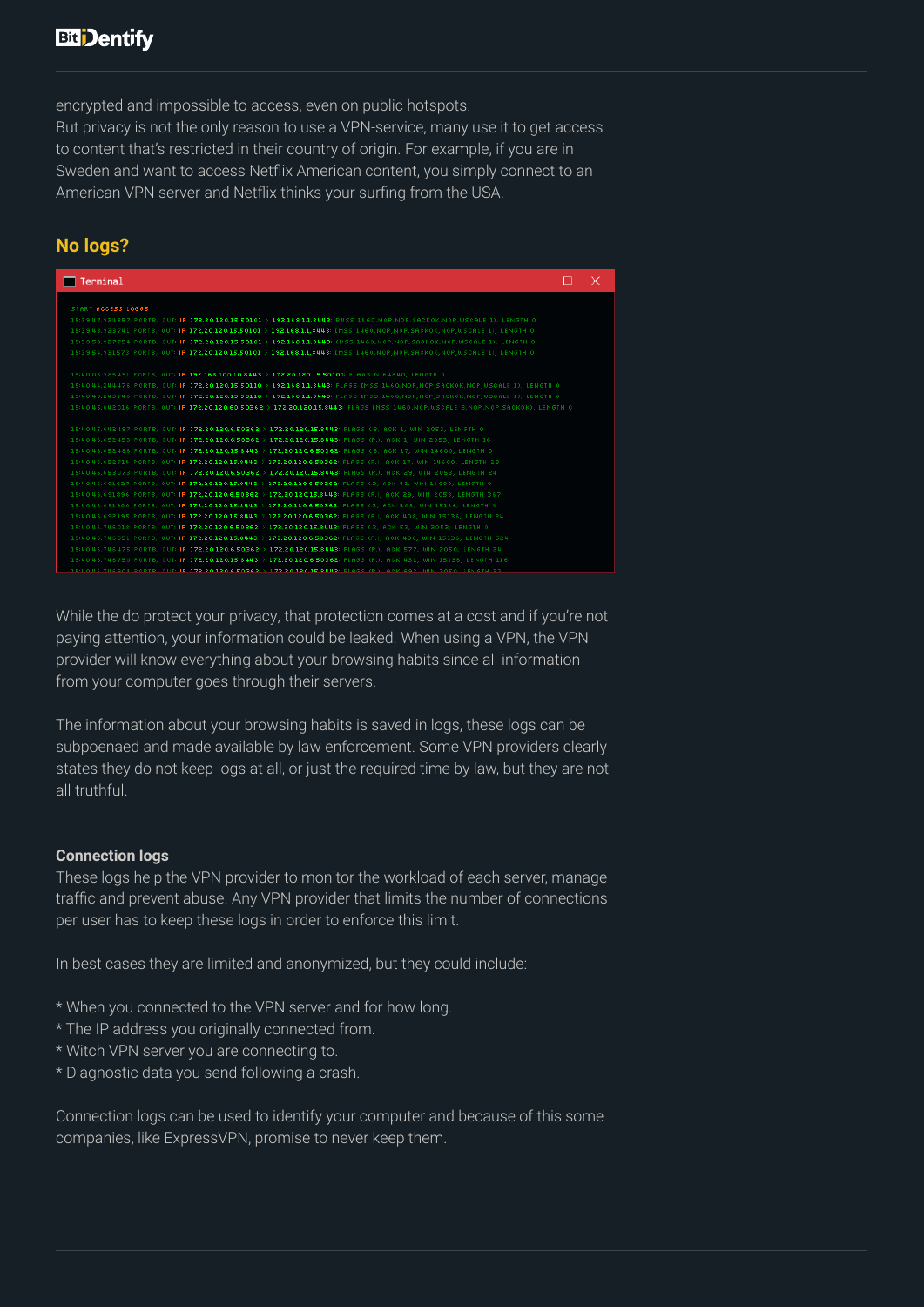### **Why "Free" VPN is dangerous**



#### **Intercepted traffic**

There are many free VPN services out there, but running a VPN service with tens or hundreds of servers cost money, so how do they pay their bills?

They pay their bills by selling the data they collect about you and your browsing habits to advertisers and governments. You might be surfing with a free VPN service that originates in China, then your data is shared with Chinese authorities.

[In a review in 2019](https://www.top10vpn.com/research/free-vpn-investigations/ownership/) of Google and Apple's app stores, 60% of popular free VPN apps were secretly Chinese-owned and 90% had serious privacy flaws. By supplying the majority of free VPN services and intercepting the data, China has created a vast industrial espionage network with minimum effort and willing participants.

#### **Malware**

In a study on free Android VPN services, [CSIRO found](https://cdn-resprivacy.pressidium.com/wp-content/uploads/2019/01/paper-1.pdf) that a whopping 38% of these highly-rated apps, with millions of downloads, contained malware. This malware could steal personal information like passwords, social security number or even contain ransomware that locks your device.

#### **Forced ads**

By sneaking an ad-serving tracker into your browser, some free VPN providers force you to watch their ads on every page you visit. It's an easy way to make money and is often accompanied by backdoors that secretly collect and sell your data to advertisers.

#### **Selling your bandwidth**

Getting access to their favorite subscription services when abroad is one of the main reasons people use VPN services, but what's the point if it's too slow to watch?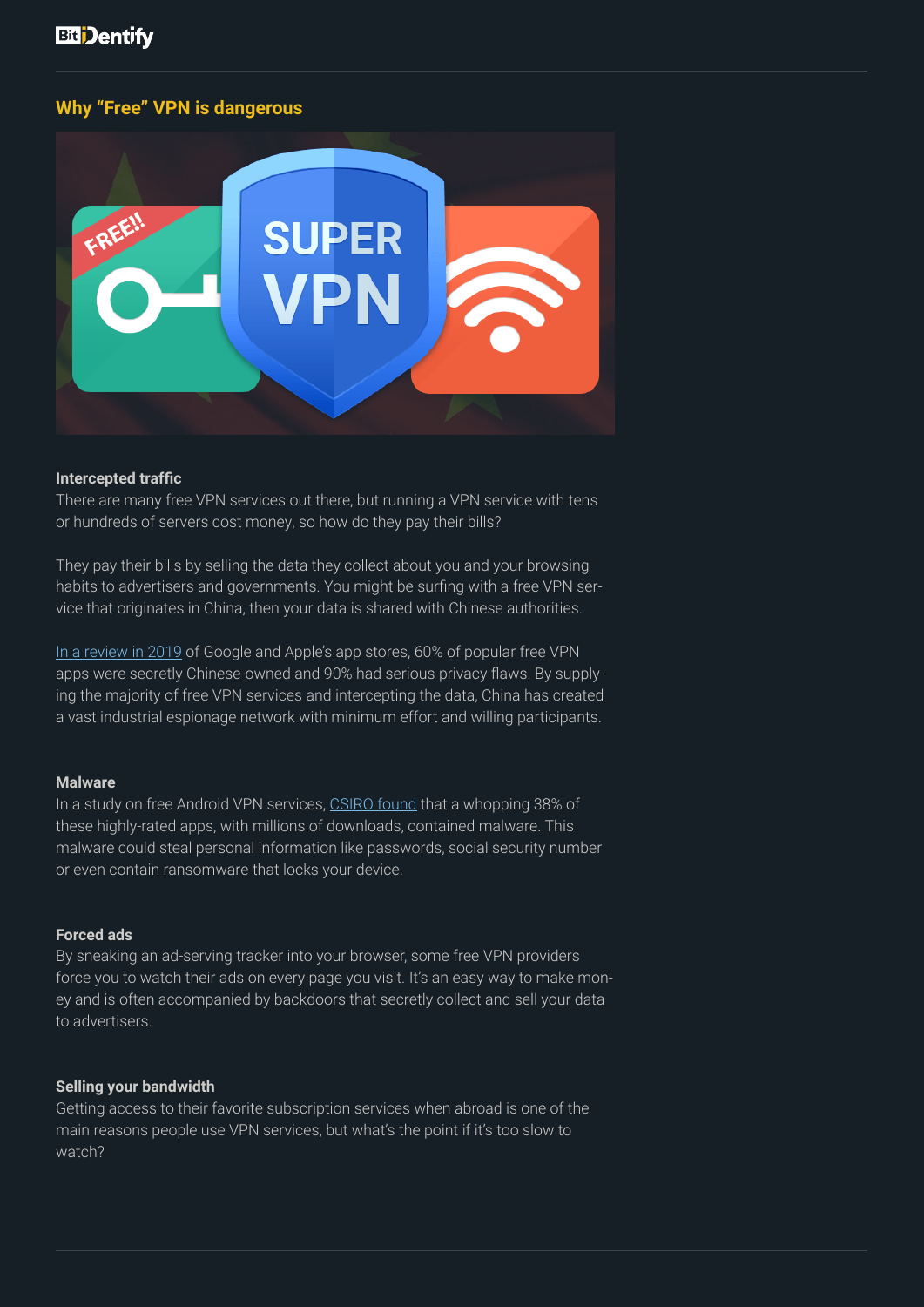Some VPN providers pick up the slack by limiting your bandwidth, and then selling the rest. Sometimes they don't care who they sell your bandwidth to, and that can get you into legal problems. Famously, Hola was caught selling their users' bandwidth to whatever group paid, resulting in spammers using their customer's data to spread spam and malware.

### **Our recommendations**



Here is a list of some of the Internets most recommended VPN services, all of them offer either a free trial or a free version.

If you don't want to spend money but still need a VPN, you should consider trying the trial versions of the big names. And if you like the application you should definitely consider buying it since free VPN's are just a can of worms.



### **Surfshark - "Best overall"**

1-month: €10.85/m, 6-months: €5.44/m 1-year: €2.09/m (deal) Homepage: [www.surfshark.com](https://surfshark.com/)

Surfshark is one of the internet's most recommend VPN services, although smaller than competitors, they make up for it in speed, features, and price. Surfshark offers unlimited device support, so you can connect all of your devices to a single account. They also have no limit on the number of connections from that account and even filters out malware and blocks ads and tracking.

For all its features and the low price, Surfshark is the clear winner.

With all subscriptions, Surfshark offers a 30-day money-back guarantee, so you can try it for a full month before claiming a refund.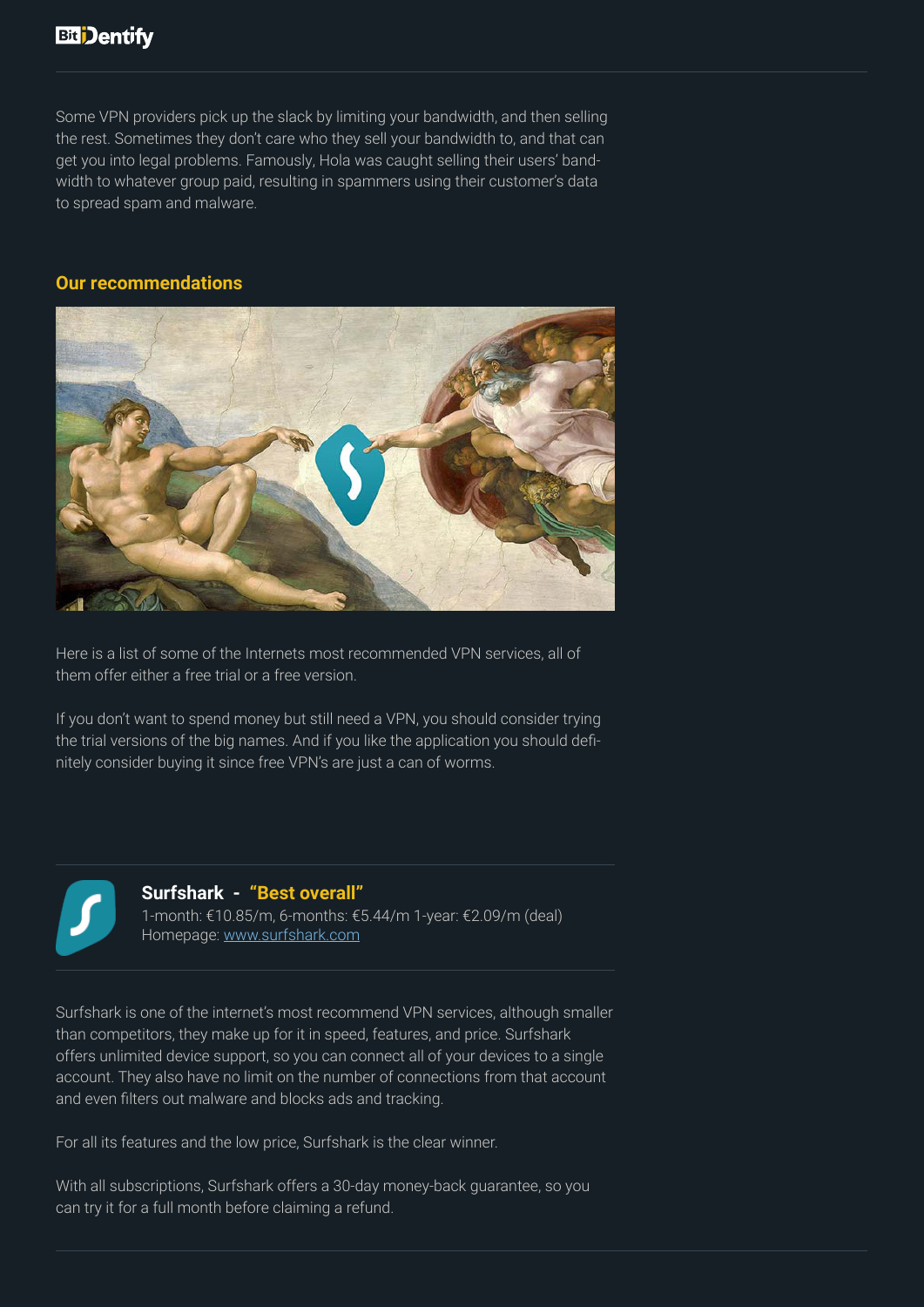

### **Proton VPN**

Free, Basic: €4/m, Plus: €8/m, Visionary: €24/m Homepage: [www.protonvpn.com](http://www.protonvpn.com)

ProtonVPN takes privacy and security seriously, routing your traffic through a secure bunker of private servers, while also including a built-in route to VPN into Tor servers. The company has good transparent policies and is completely opensource with routinely published audits.

ProtonVPN is one of the few VPN providers that offers a free version, thought not as fast as their paid version it still offers unlimited bandwidth and data. The free version only supports one device and access to servers in the Netherlands, Japan and the US, for all 55 countries you need their paid version.



#### **Tunnelbear**

Free, Unlimited: \$3.33/m, Teams: \$5.75/user per month Homepage: [www.t](http://www.tunnelbear.com)unnelbear.com

TunnelBear is also a Canadian-based VPN service and is instantly recognized by its friendly bear mascot, which helps make the technology more approachable to new users. Like other privacy-minded VPN providers, TunnelBear has an anti-logging policy and a clear privacy policy, it's also been independently audited.

TunnelBear has a free trial option, so you can test and see what speeds you'll get before committing.



#### **Mullvad**

Free, Basic: €4/m, Plus: €8/m, Visionary: €24/m Homepage: [www.mullvad.net](http://www.mullvad.net)

Just like ProtonVPN, Mullvad VPN is completely open-source and the service has been independently audited. They offer apps for every major platform and routers, advanced users can even download OpenVPN configuration files.

Mullvad VPN is based in Sweden, and although they are not the biggest names in the industry, they take privacy very seriously. With Mullvad you can pay for the service completely anonymous by including a randomly generated account number with cash, and mail it.

As with other paid options, Mullvad has a 30-day money-back guarantee, so you can safely try it before you decide.